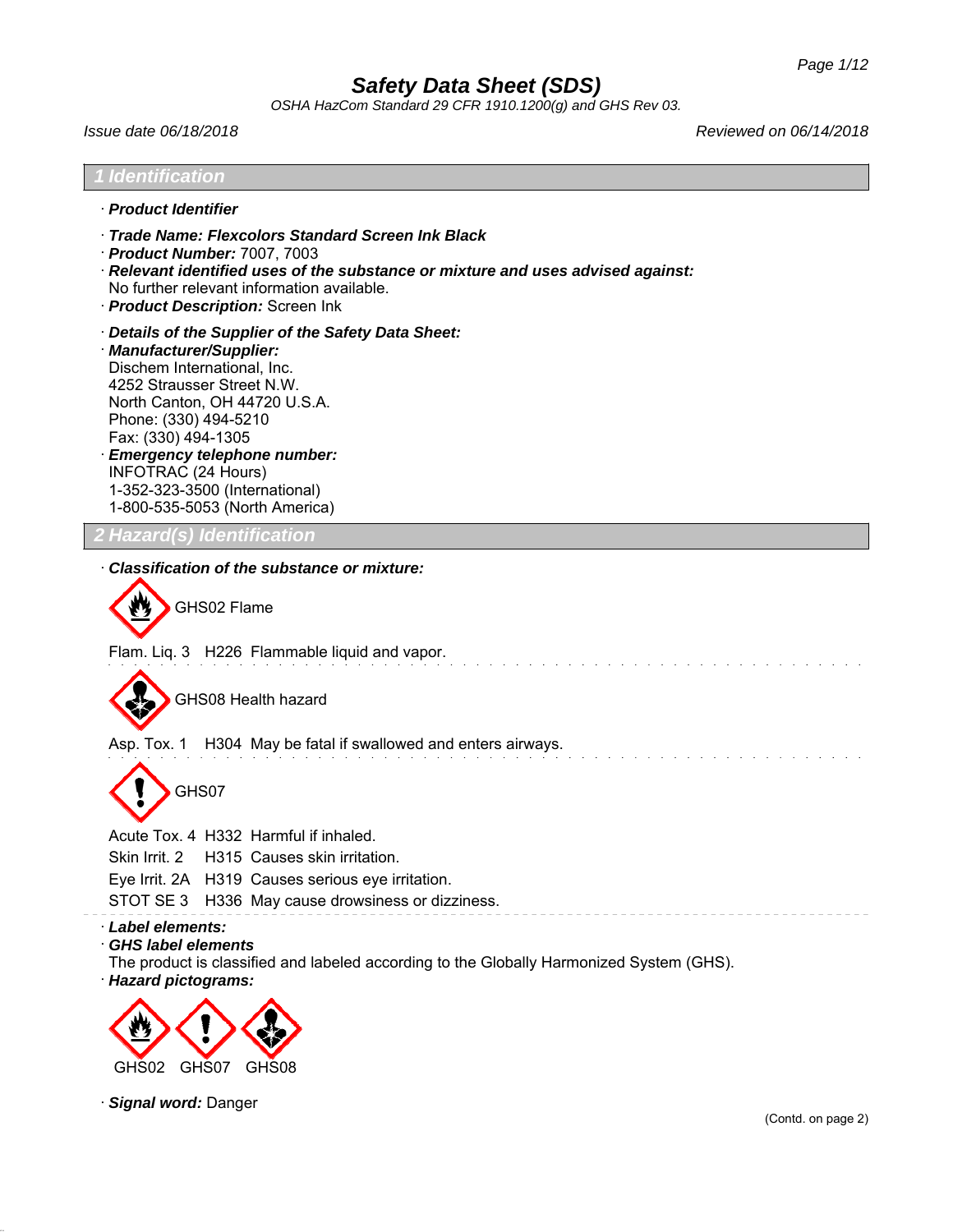*OSHA HazCom Standard 29 CFR 1910.1200(g) and GHS Rev 03.*

*Issue date 06/18/2018 Reviewed on 06/14/2018*

## *Trade Name: Flexcolors Standard Screen Ink Black*

| Hazard-determining components of labeling: |                                                                                                             |  |
|--------------------------------------------|-------------------------------------------------------------------------------------------------------------|--|
|                                            | Distillates (petroleum), hydrotreated light                                                                 |  |
| <b>Hazard statements:</b>                  |                                                                                                             |  |
| H226 Flammable liquid and vapor.           |                                                                                                             |  |
| H332 Harmful if inhaled.                   |                                                                                                             |  |
| H315 Causes skin irritation.               |                                                                                                             |  |
| H319 Causes serious eye irritation.        |                                                                                                             |  |
|                                            | H336 May cause drowsiness or dizziness.                                                                     |  |
|                                            | H304 May be fatal if swallowed and enters airways.                                                          |  |
| <b>Precautionary statements:</b>           |                                                                                                             |  |
| P210                                       | Keep away from heat/sparks/open flames/hot surfaces. - No smoking.                                          |  |
| P240                                       | Ground/bond container and receiving equipment.                                                              |  |
| P241                                       | Use explosion-proof electrical/ventilating/lighting/equipment.                                              |  |
| P242                                       | Use only non-sparking tools.                                                                                |  |
| P243                                       | Take precautionary measures against static discharge.                                                       |  |
| P261                                       | Avoid breathing dust/fume/gas/mist/vapors/spray.                                                            |  |
| P264                                       | Wash thoroughly after handling.                                                                             |  |
| P271                                       | Use only outdoors or in a well-ventilated area.                                                             |  |
| P280                                       | Wear protective gloves/protective clothing/eye protection/face protection.                                  |  |
| P301+P310                                  | If swallowed: Immediately call a poison center/doctor.                                                      |  |
| P321                                       | Specific treatment (see supplementary first aid instructions on this Safety Data Sheet).                    |  |
| P331                                       | Do NOT induce vomiting.                                                                                     |  |
| P302+P352                                  | If on skin: Wash with plenty of water.                                                                      |  |
|                                            | P303+P361+P353 If on skin (or hair): Take off immediately all contaminated clothing. Rinse skin with water/ |  |
|                                            | shower.                                                                                                     |  |
| P304+P340                                  | IF INHALED: Remove person to fresh air and keep comfortable for breathing.                                  |  |
|                                            | P305+P351+P338 If in eyes: Rinse cautiously with water for several minutes. Remove contact lenses, if       |  |
|                                            | present and easy to do. Continue rinsing.                                                                   |  |
| P312                                       | Call a poison center/doctor if you feel unwell.                                                             |  |
| P362+P364                                  | Take off contaminated clothing and wash it before reuse.                                                    |  |
| P332+P313                                  | If skin irritation occurs: Get medical advice/attention.                                                    |  |
| P337+P313                                  | If eye irritation persists: Get medical advice/attention.                                                   |  |
| P370+P378                                  | In case of fire: Use for extinction: CO2, powder or water spray.                                            |  |
| P403+P233                                  | Store in a well-ventilated place. Keep container tightly closed.                                            |  |
| P403+P235                                  | Store in a well-ventilated place. Keep cool.                                                                |  |
| P405                                       | Store locked up.                                                                                            |  |
| P501                                       | Dispose of contents/container in accordance with local/regional/national/international                      |  |
|                                            | regulations.                                                                                                |  |
| Unknown acute toxicity:                    |                                                                                                             |  |

· *Unknown acute toxicity:*

This value refers to knowledge of known, established toxicological or ecotoxicological values.

· *Classification system:* NFPA/HMIS Definitions: 0-Least, 1-Slight, 2-Moderate, 3-High, 4-Extreme

· *NFPA ratings (scale 0 - 4)*



· *HMIS-ratings (scale 0 - 4)*

**HEALTH**  FIRE REACTIVITY  $\boxed{0}$  Physical Hazard = 0 2 2 Health  $= 2$ Fire  $= 2$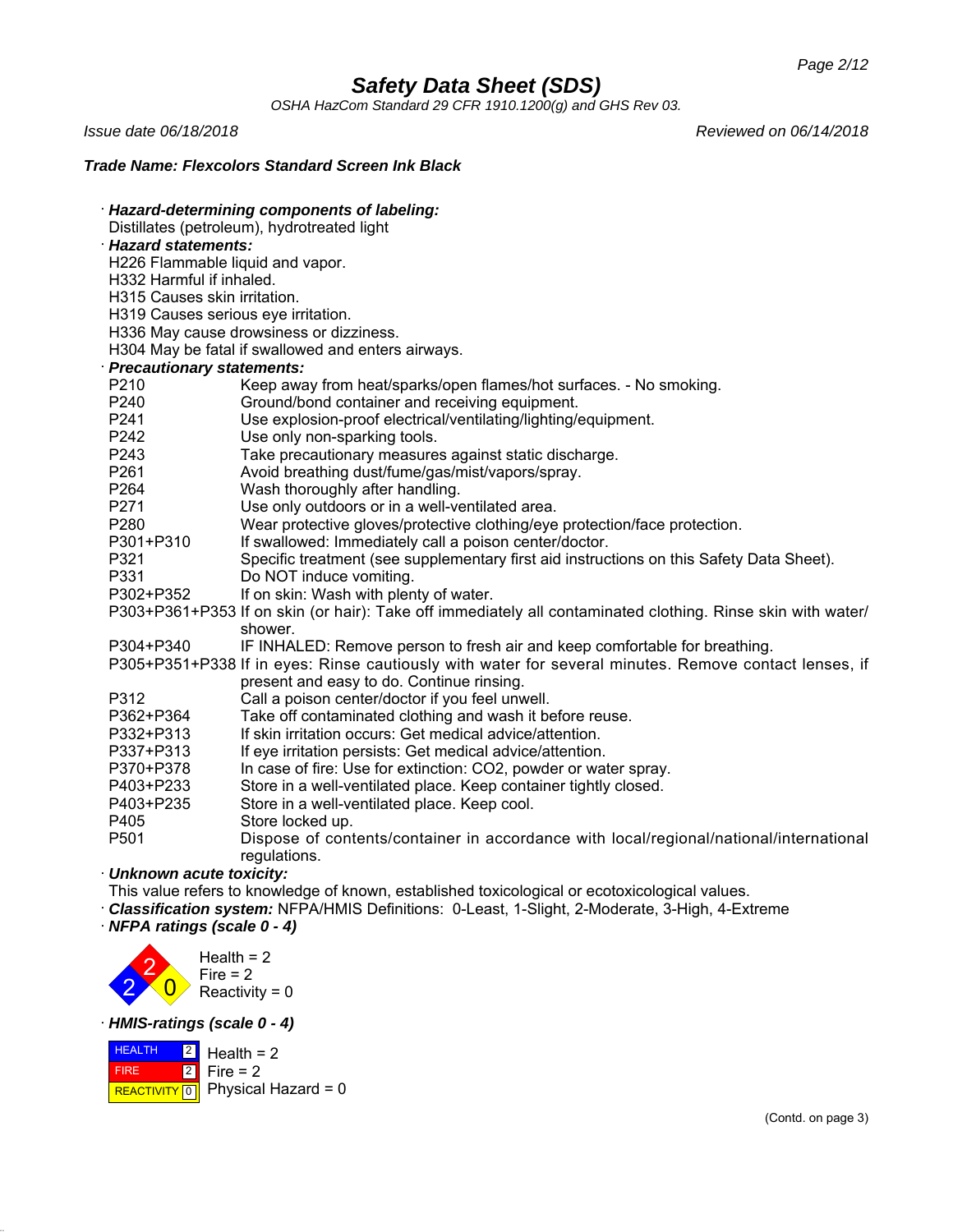*OSHA HazCom Standard 29 CFR 1910.1200(g) and GHS Rev 03.*

*Issue date 06/18/2018 Reviewed on 06/14/2018*

### *Trade Name: Flexcolors Standard Screen Ink Black*

### · *Hazard(s) not otherwise classified (HNOC):* None known

*3 Composition/Information on Ingredients*

### · *Chemical characterization: Mixtures*

· *Description:* Mixture of substances listed below with non-hazardous additions.

# · *Dangerous Components:*

| CAS: 64742-47-8 | Distillates (petroleum), hydrotreated light                                   | 70-80% |
|-----------------|-------------------------------------------------------------------------------|--------|
|                 | Asp. Tox. 1, H304; Aquatic Chronic 2, H411; Skin Irrit. 2, H315;              |        |
|                 | STOT SE 3, H336; Flam. Lig. 4, H227                                           |        |
| CAS: 1333-86-4  | Carbon black                                                                  | 10-20% |
|                 | RTECS: FF 5150100 3 Skin Irrit. 2, H315; Eye Irrit. 2A, H319; STOT SE 3, H335 |        |
|                 |                                                                               |        |

## · *Additional information:*

The exact percentages of the ingredients of this mixture are considered to be proprietary and are withheld in accordance with the provisions of paragraph (i) of §1910.1200 of 29 CFR 1910.1200 Trade Secrets.

# *4 First-Aid Measures*

## · *Description of first aid measures*

· *After inhalation:* Supply fresh air. If required, provide artificial respiration. Consult doctor if symptoms persist.

### · *After skin contact:*

Immediately wash with water and soap and rinse thoroughly.

If skin irritation occurs, consult a doctor.

#### · *After eye contact:*

If easy to do so, remove contact lenses if worn.

Rinse opened eye for several minutes under running water.

If eye irritation occurs, consult a doctor.

### · *After swallowing:*

Rinse mouth.

Do not induce vomitting.

If vomiting ocurrs, the head should be kept low so that the vomit does not enter the lungs (aspiration). Once the vomiting ceases, place the person in the recovery position with the legs slightly raised.

Call a doctor immediately.

· *Information for doctor*

### · *Most important symptoms and effects, both acute and delayed:*

Direct contact with eyes may cause temporary irritation. Aspiration may occur during swallowing or vomiting and cause lung damage. In high concentrations, vapors and aerosol mists have a narcotic effect and may cause headache, fatigue, dizziness and nausea.

· *Indication of any immediate medical attention and special treatment needed:* Treat symptomatically.

# *5 Fire-Fighting Measures*

- · *Extinguishing media*
- · *Suitable extinguishing agents:*

CO2, extinguishing powder or water spray. Fight larger fires with water spray or alcohol resistant foam.

· *For safety reasons unsuitable extinguishing agents:* Water with full jet

### · *Special hazards arising from the substance or mixture:*

Nitrogen oxides (NOx)

Carbon monoxide (CO)

Carbon dioxide (CO₂)

Combustible liquid. Vapors can travel to a source of ignition and flash back.

Explosive mixtures may occur at temperatures at or above flashpoint.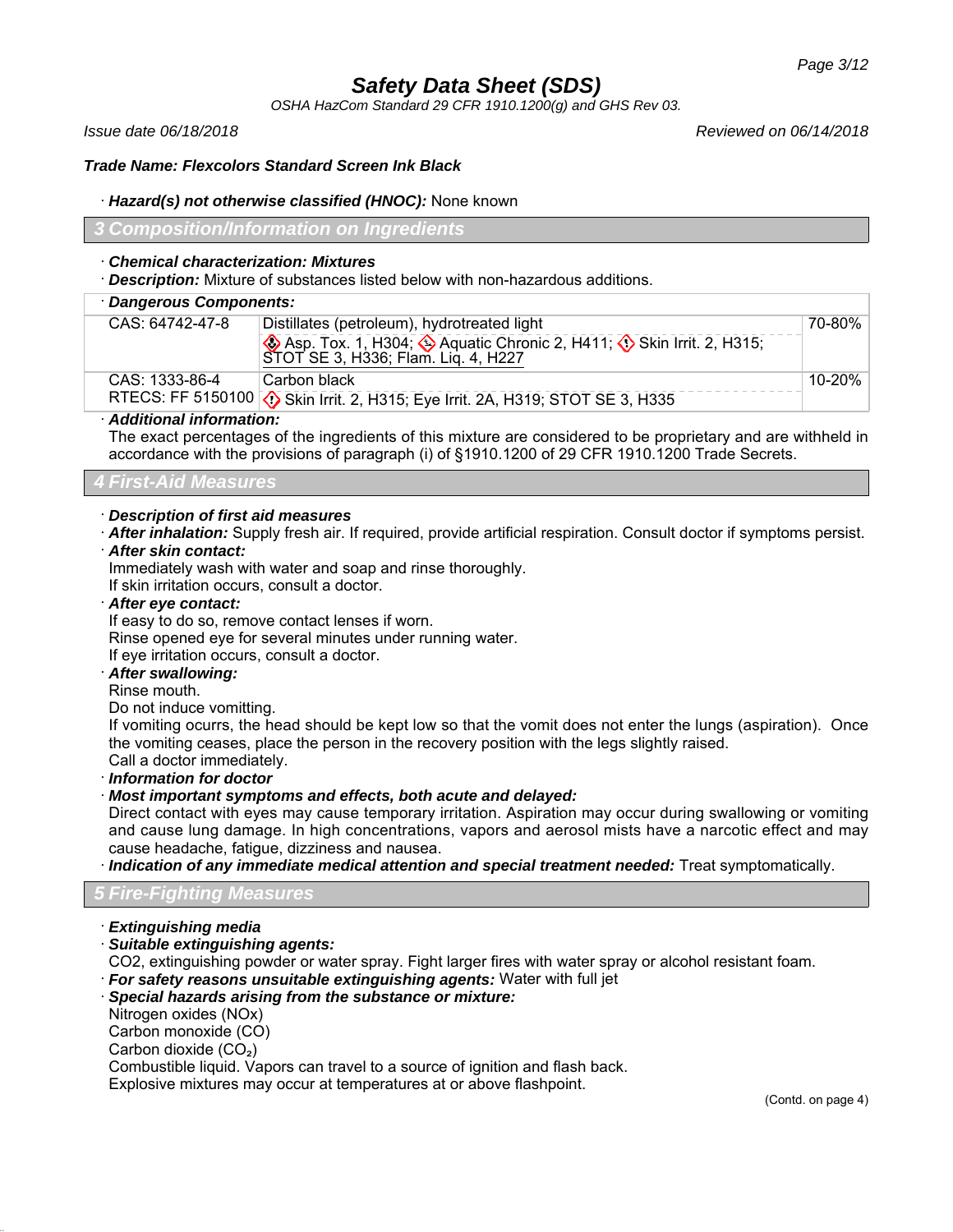*OSHA HazCom Standard 29 CFR 1910.1200(g) and GHS Rev 03.*

*Issue date 06/18/2018 Reviewed on 06/14/2018*

### *Trade Name: Flexcolors Standard Screen Ink Black*

### · *Advice for firefighters*

· *Special protective equipment for firefighters:*

As in any fire, wear self-contained breathing apparatus pressure-demand (NIOSH approved or equivalent) and full protective gear to prevent contact with skin and eyes.

### *6 Accidental Release Measures*

· *Personal precautions, protective equipment and emergency procedures:* Wear protective equipment. Keep unprotected persons away.

### · *Environmental precautions:*

Inform respective authorities in case of seepage into water course or sewage system. Do not allow to enter sewers/surface or ground water.

· *Methods and material for containment and cleaning up:* Ensure adequate ventilation.

Absorb with liquid-binding material (i.e. sand, diatomite, acid binders, universal binders, sawdust). Dispose contaminated material as waste according to section 13.

#### · *Reference to other sections:*

See Section 7 for information on safe handling.

See Section 8 for information on personal protection equipment.

See Section 13 for disposal information.

## · *Protective Action Criteria for Chemicals*

## · *PAC-1:*

1333-86-4 Carbon black 9 mg/m<sup>3</sup>

1333-86-4 Carbon black 99 mg/m<sup>3</sup>

· *PAC-3:*

· *PAC-2:*

1333-86-4 Carbon black 590 mg/m $\frac{1}{3}$ 

# *7 Handling and Storage*

- · *Handling*
- · *Precautions for safe handling:*
- Ensure good ventilation/exhaustion at the workplace.
- Open and handle receptacle with care.
- Prevent formation of aerosols.
- Wear protective equipment.
- · *Information about protection against explosions and fires:*
- Keep ignition sources away Do not smoke.

Ground containers during storage and transfer operations.

Protect against electrostatic charges.

Do not cut, grind or weld on container that contains or contained product.

- · *Conditions for safe storage, including any incompatibilities*
- · *Storage*
- · *Requirements to be met by storerooms and receptacles:* No special requirements.
- · *Information about storage in one common storage facility:* See Section 10 (Incompatible materials)
- · *Further information about storage conditions:* None.
- · *Specific end use(s):* No further relevant information available.

*8 Exposure Controls/Personal Protection*

· *Additional information about design of technical systems:* No further data; see section 7.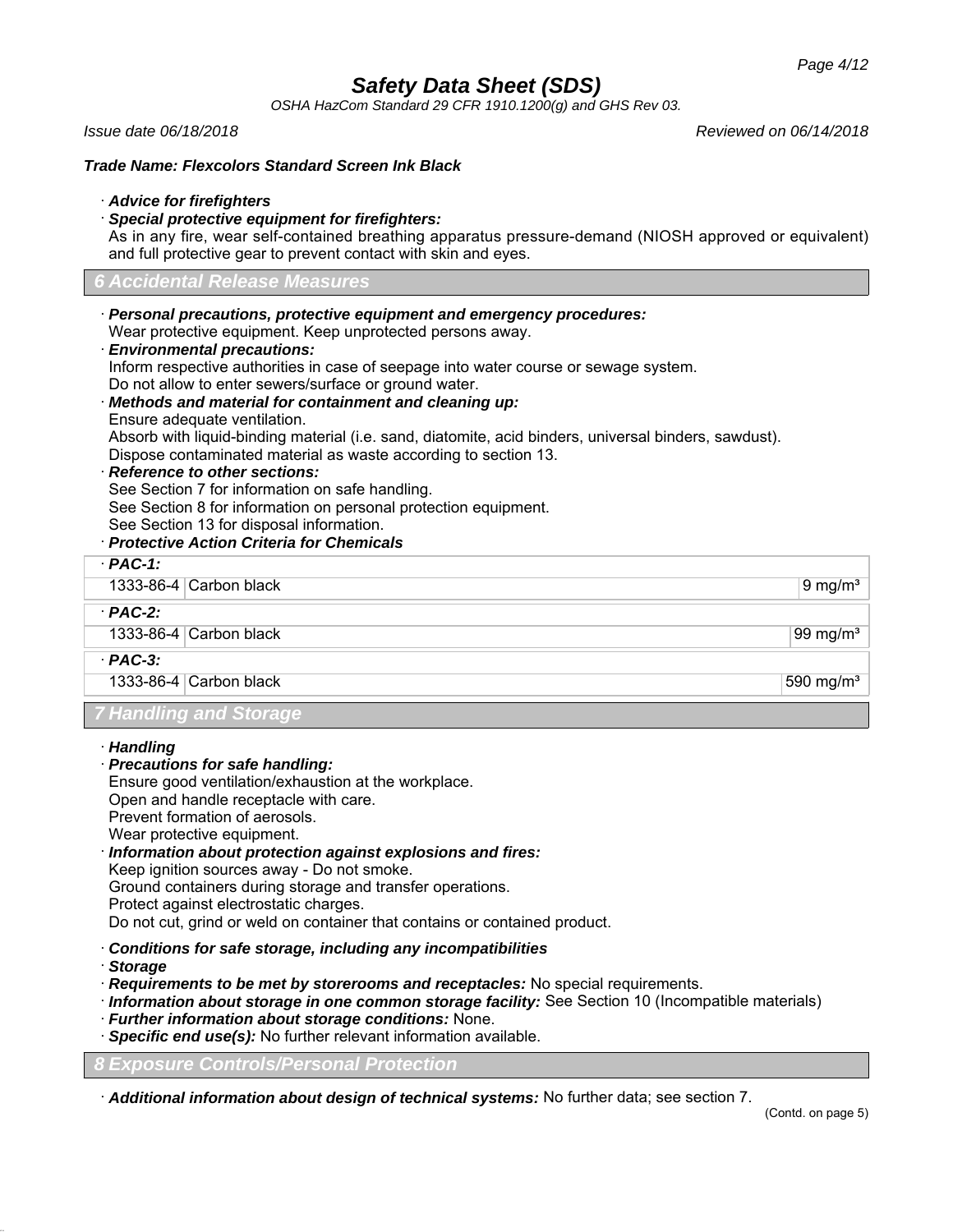*OSHA HazCom Standard 29 CFR 1910.1200(g) and GHS Rev 03.*

*Issue date 06/18/2018 Reviewed on 06/14/2018*

## *Trade Name: Flexcolors Standard Screen Ink Black*

## · *Control parameters:*

|            | Components with occupational exposure limits:                                                          |
|------------|--------------------------------------------------------------------------------------------------------|
|            | 64742-47-8 Distillates (petroleum), hydrotreated light                                                 |
|            | OSHA PEL Long-term value: 5 mg/m <sup>3</sup>                                                          |
|            | 1333-86-4 Carbon black                                                                                 |
| <b>PEL</b> | Long-term value: 3.5 mg/m <sup>3</sup>                                                                 |
| REL        | Long-term value: $3.5*$ mg/m <sup>3</sup><br>*0.1 in presence of PAHs; See Pocket Guide Apps. A+C      |
| <b>TLV</b> | Long-term value: 3* mg/m <sup>3</sup><br>*inhalable fraction                                           |
|            | Askitational information: The light that were valid during the exection of this CDC were used as booje |

· *Additional information:* The lists that were valid during the creation of this SDS were used as basis.

## · *Exposure controls:*

Ventilation must be adequate to maintain the ambient workplace atmosphere below the exposure limit(s) outlined in the SDS. Where acceptable concentrations cannot be maintained by general mechanical ventilation, local exhaust ventilation is recommended.

· *Personal protective equipment*

# · *General protective and hygienic measures:*

The usual precautionary measures for handling chemicals should be followed.

Keep away from foodstuffs, beverages and feed.

Immediately remove all soiled and contaminated clothing and wash before reuse.

Wash hands before breaks and at the end of work.

Store protective clothing separately.

Avoid contact with the eyes and skin.

- **Breathing equipment:** Not required.
- · *Protection of hands:*



Protective gloves

The glove material has to be impermeable and resistant to the product/ the substance/ the preparation. Due to missing tests no recommendation to the glove material can be given for the product/ the preparation/ the chemical mixture.

Select glove material based on penetration times, rates of diffusion and degradation.

### · *Material of gloves:*

The selection of the suitable gloves does not only depend on the material, but also on further marks of quality and varies from manufacturer to manufacturer. As the product is a preparation of several substances, the resistance of the glove material cannot be calculated in advance and has therefore to be checked prior to the application.

### · *Penetration time of glove material:*

The exact break-through time has to be determined and observed by the manufacturer of the protective gloves.

## · *Eye protection:*



Safety glasses with side shields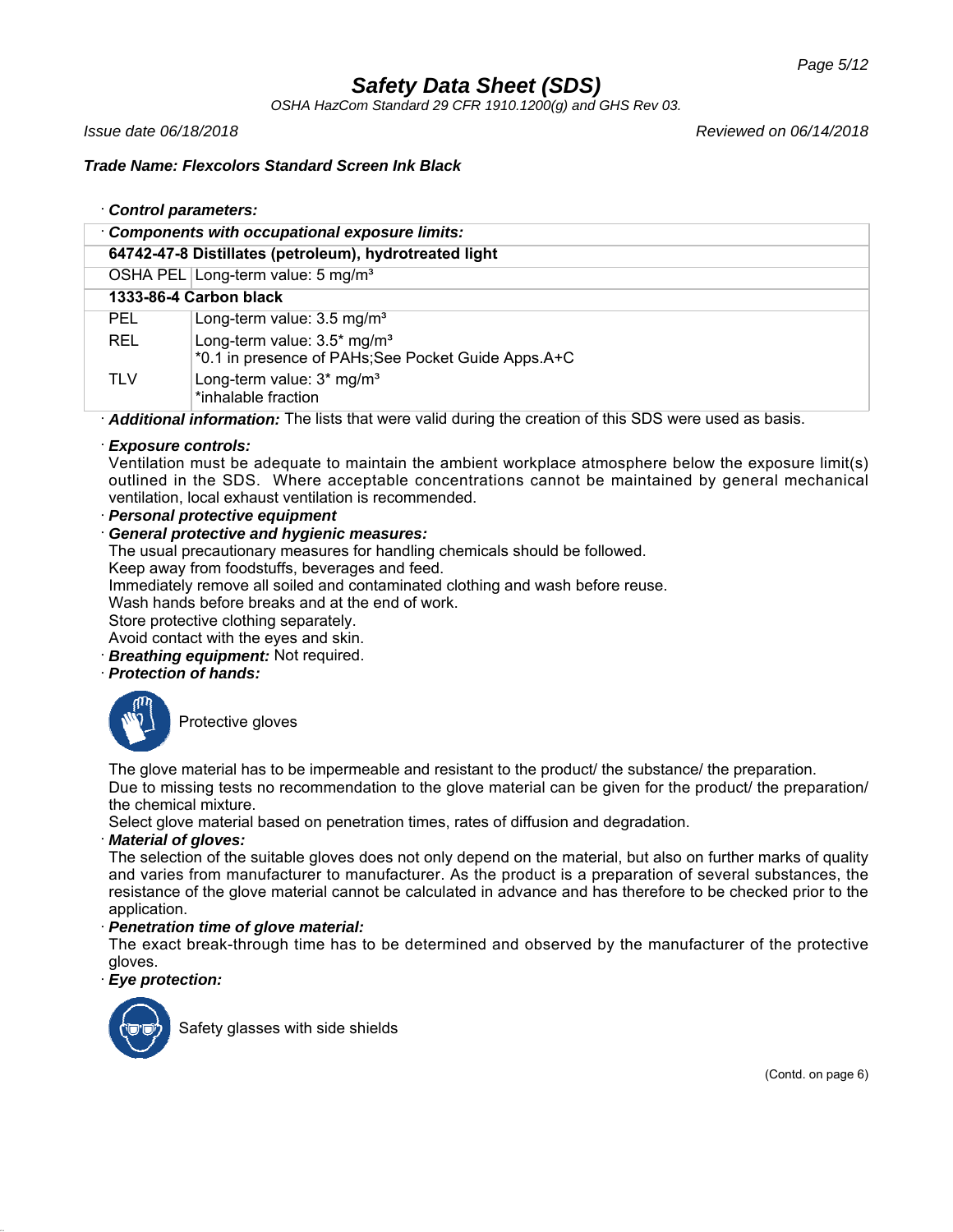*OSHA HazCom Standard 29 CFR 1910.1200(g) and GHS Rev 03.*

*Issue date 06/18/2018 Reviewed on 06/14/2018*

## *Trade Name: Flexcolors Standard Screen Ink Black*

## · *Body protection:*



Protective work clothing

· *Limitation and supervision of exposure into the environment:* Keep away from drains, surface and ground waters. Avoid release into the environment.

*9 Physical and Chemical Properties*

| Information on basic physical and chemical properties                                             |                                                                                               |  |
|---------------------------------------------------------------------------------------------------|-----------------------------------------------------------------------------------------------|--|
| <b>General Information</b><br>Appearance:                                                         |                                                                                               |  |
| Form:                                                                                             | Liquid                                                                                        |  |
| <b>Color:</b>                                                                                     | Black                                                                                         |  |
| Odour:<br><b>Odor threshold:</b>                                                                  | Not determined<br>Not determined.                                                             |  |
|                                                                                                   |                                                                                               |  |
| · pH-value:                                                                                       | Not applicable.                                                                               |  |
| Change in condition<br><b>Melting point/Melting range:</b><br><b>Boiling point/Boiling range:</b> | Not determined.<br>151-181 °C (303.8-357.8 °F)                                                |  |
| · Flash point:                                                                                    | 40.5 °C (104.9 °F)                                                                            |  |
| · Flammability (solid, gaseous):                                                                  | Not applicable.                                                                               |  |
| · Ignition temperature:                                                                           | 250 °C (482 °F)                                                                               |  |
| Decomposition temperature:                                                                        | Not determined.                                                                               |  |
| · Auto igniting:                                                                                  | Product is not self-igniting.                                                                 |  |
| Danger of explosion:                                                                              | Product is not explosive. However, formation of explosive air/vapor<br>mixtures are possible. |  |
| <b>Explosion limits:</b>                                                                          |                                                                                               |  |
| Lower:                                                                                            | 1.3 Vol %                                                                                     |  |
| <b>Upper:</b>                                                                                     | 10.2 Vol %                                                                                    |  |
| $\cdot$ Vapor pressure @ 20 °C (68 °F):                                                           | 17.994 mm Hg                                                                                  |  |
| $\cdot$ Density @ 20 °C (68 °F):                                                                  | 0.83-0.95 g/cm <sup>3</sup> (6.9264-7.9278 lbs/gal)                                           |  |
| <b>Relative density:</b><br>Vapor density @ 20 °C (68 °F):                                        | Not determined.<br>$>3.80$ (Air=1)                                                            |  |
| · Evaporation rate:                                                                               | Not determined.                                                                               |  |
| Solubility in / Miscibility with:                                                                 |                                                                                               |  |
| <b>Water:</b>                                                                                     | < 0.1%                                                                                        |  |
| · Partition coefficient (n-octanol/water): Not determined.                                        |                                                                                               |  |
| · Viscosity:                                                                                      |                                                                                               |  |
| Dynamic:<br><b>Kinematic:</b>                                                                     | Not determined.                                                                               |  |
|                                                                                                   | Not determined.                                                                               |  |
| Solvent content:<br><b>Organic solvents:</b>                                                      | 70-80 %                                                                                       |  |
|                                                                                                   | (Contd. on page 7)                                                                            |  |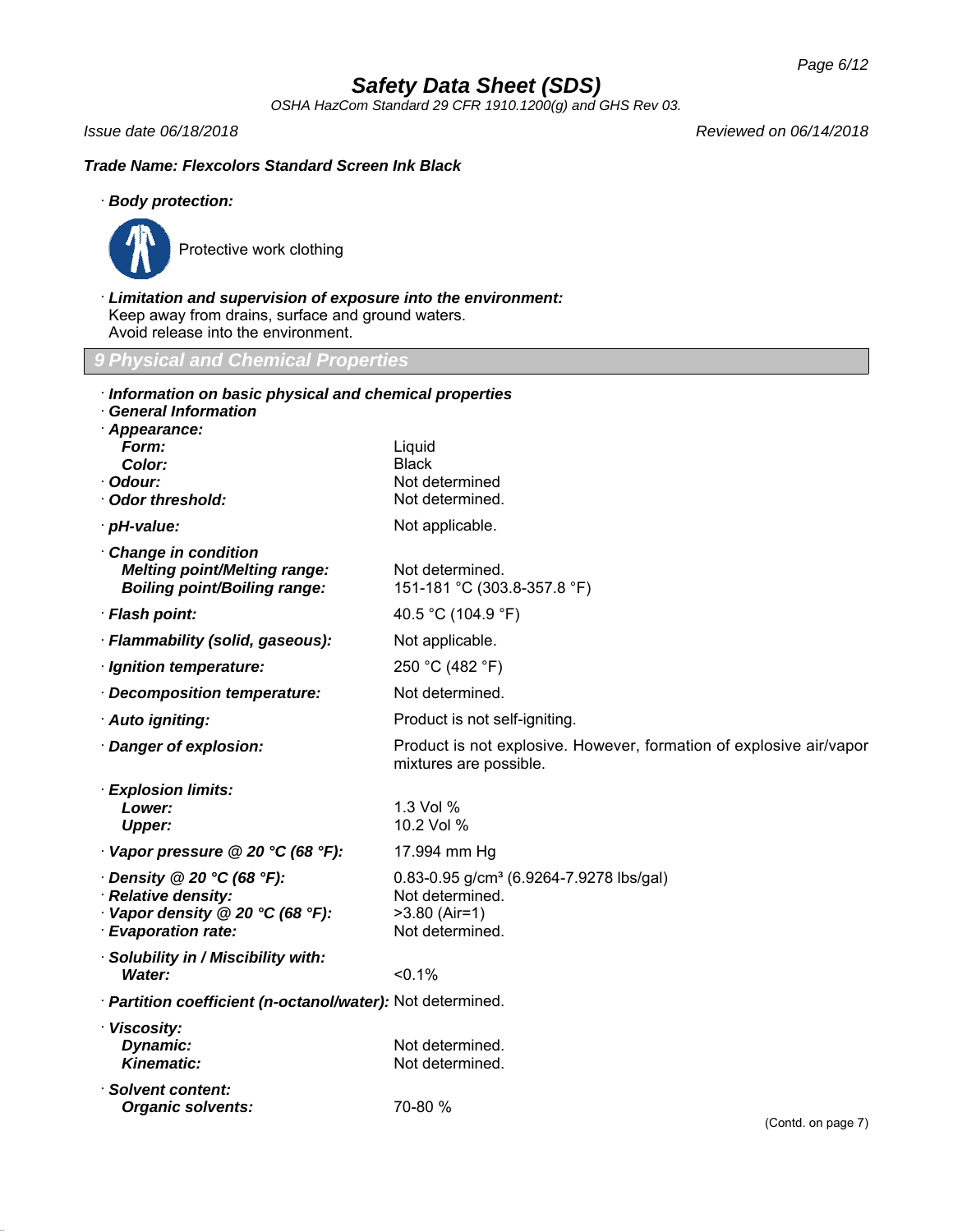*OSHA HazCom Standard 29 CFR 1910.1200(g) and GHS Rev 03.*

*Issue date 06/18/2018 Reviewed on 06/14/2018*

## *Trade Name: Flexcolors Standard Screen Ink Black*

- *VOC content:* 70-80 %
- 

· *Other information:* No further relevant information available.

## *Stability and Reacti*

- · *Reactivity:* No further relevant information available.
- · *Chemical stability:* Stable under normal conditions.
- · *Thermal decomposition / conditions to be avoided:* Carbon oxides. Nitrogen oxides, Sulfur oxides.
- · *Possibility of hazardous reactions:* No dangerous reactions known.
- · *Conditions to avoid:* Heat, flame and ignition sources.
- · *Incompatible materials:* Strong oxidizing agents.
- · *Hazardous decomposition products:* No dangerous decomposition products known.

## *11 Toxicological Information*

- · *Information on toxicological effects:*
- · *Acute toxicity:*

# · *LD/LC50 values that are relevant for classification:*

**64742-47-8 Distillates (petroleum), hydrotreated light**

Oral LD50 >5,000 mg/kg (Rat)

Dermal LD50 >2,000 mg/kg (Rabbit)

## **1333-86-4 Carbon black**

Oral LD50 10,000 mg/kg (Rat)

- · *Primary irritant effect:*
- · *On the skin:* Irritant to skin and mucous membranes.
- · *On the eye:* Irritating effect.
- · *Additional toxicological information:*

The product shows the following dangers according to internally approved calculation methods for preparations:

Irritant

**Carcinogenic** 

· *Carcinogenic categories:*

### · *IARC (International Agency for Research on Cancer):*

Although IARC has classified Carbon Black as possibly carcinogenic to humans (2B), their summary concludes: "No significant exposure to carbon black is thought to occur during the use of products which carbon black is bound to other materials, such as in cosmetics, paints and inks."

1333-86-4 Carbon black 2B

### · *NTP (National Toxicology Program):*

None of the ingredients are listed.

# · *OSHA-Ca (Occupational Safety & Health Administration):*

None of the ingredients are listed.

# *12 Ecological Information*

- · *Toxicity:*
- · *Aquatic toxicity:*

Avoid release into the environment. Runoff from fire control or dilution water may cause pollution.

**64742-47-8 Distillates (petroleum), hydrotreated light**

EC50 25 mg/l (Trout) (OECD Test Guideline 203, 96 hour, Static Test)

· *Persistence and degradability:* No further relevant information available.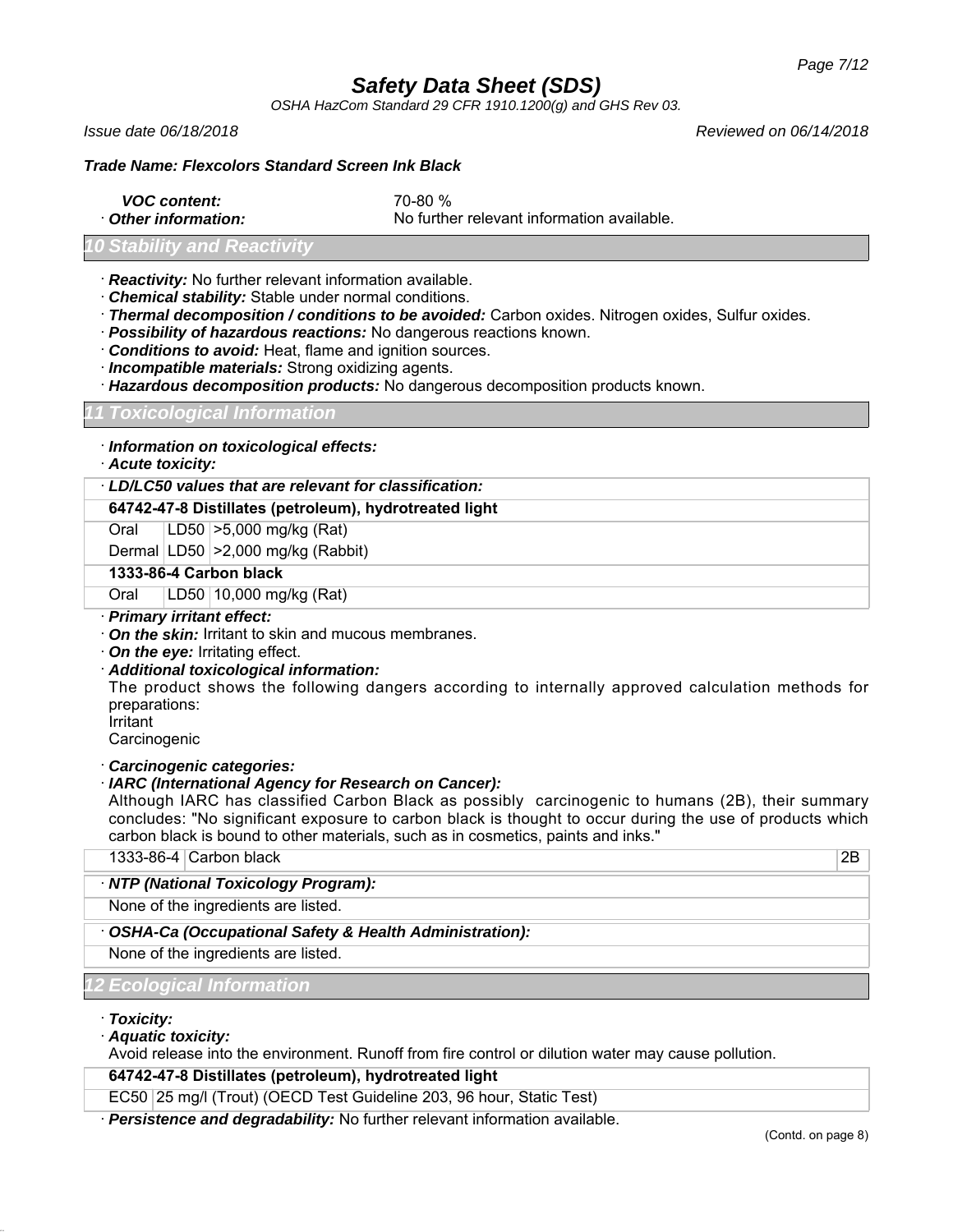*OSHA HazCom Standard 29 CFR 1910.1200(g) and GHS Rev 03.*

#### *Trade Name: Flexcolors Standard Screen Ink Black*

- · *Behavior in environmental systems:*
- · *Bioaccumulative potential:* No further relevant information available.
- · *Mobility in soil:* No further relevant information available.
- · *Ecotoxical effects:*
- · *Remark:* Toxic for fish
- · *Additional ecological information:*

#### · *General notes:*

Do not allow undiluted product or product that has not been neutralized to reach ground water, water course or sewage system.

Poisonous for fish and plankton in water bodies.

Toxic for aquatic organisms

## · *Results of PBT and vPvB assessment:*

· *PBT:* Not applicable.

· *vPvB:* Not applicable.

· *Other adverse effects:* No further relevant information available.

*13 Disposal Considerations*

# · *Waste treatment methods*

# · *Recommendation:*

Must not be disposed of together with household garbage. Do not allow product to reach sewage system. Observe all federal, state and local environmental regulations when disposing of this material.

#### · *Uncleaned packaging*

· *Recommendation:* Disposal must be made according to official regulations.

| · UN-Number:<br>· DOT, ADR/ADN, IMDG, IATA<br><b>UN1210</b><br>· UN proper shipping name:<br>Printing ink<br>$\cdot$ DOT<br>UN1210 Printing ink, ENVIRONMENTALLY HAZARDOUS<br>· ADR/ADN<br>$\cdot$ IMDG<br>PRINTING INK, MARINE POLLUTANT<br><b>PRINTING INK</b><br>· IATA<br>· Transport hazard class(es):<br>$\cdot$ DOT<br>In non-bulk packages, this product is not regulated for ground<br>transportation in accordance with 49 CFR 173.150(f). For<br>domestic air shipments, the basic description below should be<br>used.<br>· Class:<br>3 Flammable liquids<br>3 (if shipped by air only)<br>· Label:<br>Not subject to ADR per paragraph 2.2.3.1.5 and 2.2.3.1.5.2<br>· ADR/ADN<br>3 Flammable liquids<br>· Class:<br>3 (if shipped by air only)<br>· Label:<br>· IMDG<br>This material meets the requirements of 2.3.2.5 and of the IMDG | <b>14 Transport Information</b> |                                                          |
|------------------------------------------------------------------------------------------------------------------------------------------------------------------------------------------------------------------------------------------------------------------------------------------------------------------------------------------------------------------------------------------------------------------------------------------------------------------------------------------------------------------------------------------------------------------------------------------------------------------------------------------------------------------------------------------------------------------------------------------------------------------------------------------------------------------------------------------------------|---------------------------------|----------------------------------------------------------|
|                                                                                                                                                                                                                                                                                                                                                                                                                                                                                                                                                                                                                                                                                                                                                                                                                                                      |                                 |                                                          |
|                                                                                                                                                                                                                                                                                                                                                                                                                                                                                                                                                                                                                                                                                                                                                                                                                                                      |                                 |                                                          |
|                                                                                                                                                                                                                                                                                                                                                                                                                                                                                                                                                                                                                                                                                                                                                                                                                                                      |                                 |                                                          |
|                                                                                                                                                                                                                                                                                                                                                                                                                                                                                                                                                                                                                                                                                                                                                                                                                                                      |                                 |                                                          |
|                                                                                                                                                                                                                                                                                                                                                                                                                                                                                                                                                                                                                                                                                                                                                                                                                                                      |                                 |                                                          |
|                                                                                                                                                                                                                                                                                                                                                                                                                                                                                                                                                                                                                                                                                                                                                                                                                                                      |                                 |                                                          |
|                                                                                                                                                                                                                                                                                                                                                                                                                                                                                                                                                                                                                                                                                                                                                                                                                                                      |                                 |                                                          |
|                                                                                                                                                                                                                                                                                                                                                                                                                                                                                                                                                                                                                                                                                                                                                                                                                                                      |                                 |                                                          |
|                                                                                                                                                                                                                                                                                                                                                                                                                                                                                                                                                                                                                                                                                                                                                                                                                                                      |                                 |                                                          |
|                                                                                                                                                                                                                                                                                                                                                                                                                                                                                                                                                                                                                                                                                                                                                                                                                                                      |                                 |                                                          |
| dangerous good. The statement "Transport in accordance with<br>2.3.2.5 of the IMDG Code." must be included in the transport<br>document.                                                                                                                                                                                                                                                                                                                                                                                                                                                                                                                                                                                                                                                                                                             |                                 | code, so it is not required to be marked or labeled as a |
| · Class:<br>3 Flammable liquids                                                                                                                                                                                                                                                                                                                                                                                                                                                                                                                                                                                                                                                                                                                                                                                                                      |                                 |                                                          |
| 3<br>· Label:<br>(Contd. on page 9)                                                                                                                                                                                                                                                                                                                                                                                                                                                                                                                                                                                                                                                                                                                                                                                                                  |                                 |                                                          |

*Issue date 06/18/2018 Reviewed on 06/14/2018*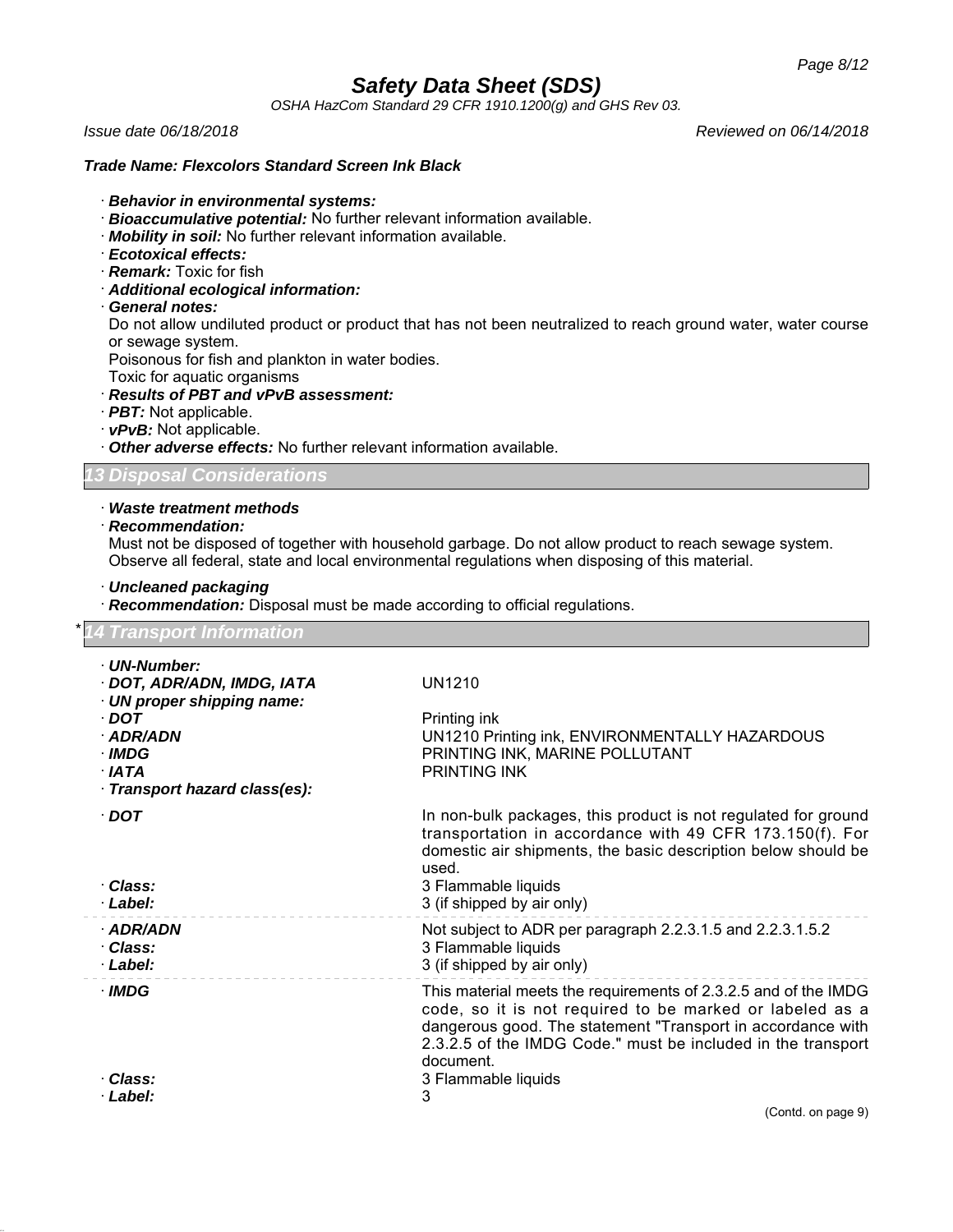*OSHA HazCom Standard 29 CFR 1910.1200(g) and GHS Rev 03.*

*Issue date 06/18/2018 Reviewed on 06/14/2018*

*Trade Name: Flexcolors Standard Screen Ink Black*

| · IATA                                     |                                                                                                                                |
|--------------------------------------------|--------------------------------------------------------------------------------------------------------------------------------|
| · Class:                                   | 3 Flammable liquids                                                                                                            |
| · Packing group:                           |                                                                                                                                |
| · DOT, ADR/ADN, IMDG, IATA                 | Ш                                                                                                                              |
| <b>Environmental hazards:</b>              | Not applicable.                                                                                                                |
| · Special precautions for user:            | Warning: Flammable liquids                                                                                                     |
| · EMS Number:                              | $F-E$ , $S-D$                                                                                                                  |
| Transport in bulk according to Annex II of |                                                                                                                                |
| <b>MARPOL73/78 and the IBC Code:</b>       | Not applicable.                                                                                                                |
| Transport/Additional information:          | Please see current shipping paper for most up to date shipping<br>information, including exemptions and special circumstances. |
| · ADR/ADN                                  |                                                                                                                                |
| · Excepted quantities (EQ):                | Code: E1                                                                                                                       |
|                                            | Maximum net quantity per inner packaging: 30 ml                                                                                |
|                                            | Maximum net quantity per outer packaging: 1000 ml                                                                              |
| · UN "Model Regulation":                   | UN 1210 PRINTING INK, 3, III, ENVIRONMENTALLY                                                                                  |
|                                            | <b>HAZARDOUS</b>                                                                                                               |

# *15 Regulatory Information*

· *Safety, health and environmental regulations/legislation specific for the substance or mixture:* · *SARA (Superfund Amendments and Reauthorization):*

| Section 355 (extremely hazardous substances):                                                                  |
|----------------------------------------------------------------------------------------------------------------|
| None of the ingredients are listed.                                                                            |
| Section 313 (Specific toxic chemical listings):                                                                |
| None of the ingredients are listed.                                                                            |
| TSCA (Toxic Substances Control Act):                                                                           |
| All ingredients are listed or exempt from listing.                                                             |
| <b>California Proposition 65:</b>                                                                              |
| <b>Chemicals known to cause cancer:</b>                                                                        |
| None of the ingredients are listed.                                                                            |
| Chemicals known to cause reproductive toxicity for females:                                                    |
| None of the ingredients are listed.                                                                            |
| Chemicals known to cause reproductive toxicity for males:                                                      |
| None of the ingredients are listed.                                                                            |
| Chemicals known to cause developmental toxicity:                                                               |
| None of the ingredients are listed.                                                                            |
| · New Jersey Right-to-Know List:                                                                               |
| 1333-86-4 Carbon black                                                                                         |
| · New Jersey Special Hazardous Substance List:                                                                 |
| 1333-86-4 Carbon black<br>CA                                                                                   |
| · Pennsylvania Right-to-Know List:                                                                             |
| None of the ingredients are listed.                                                                            |
| · Pennsylvania Special Hazardous Substance List:                                                               |
| None of the ingredients are listed.<br>$\overline{a}$ and $\overline{a}$ are $\overline{a}$ and $\overline{a}$ |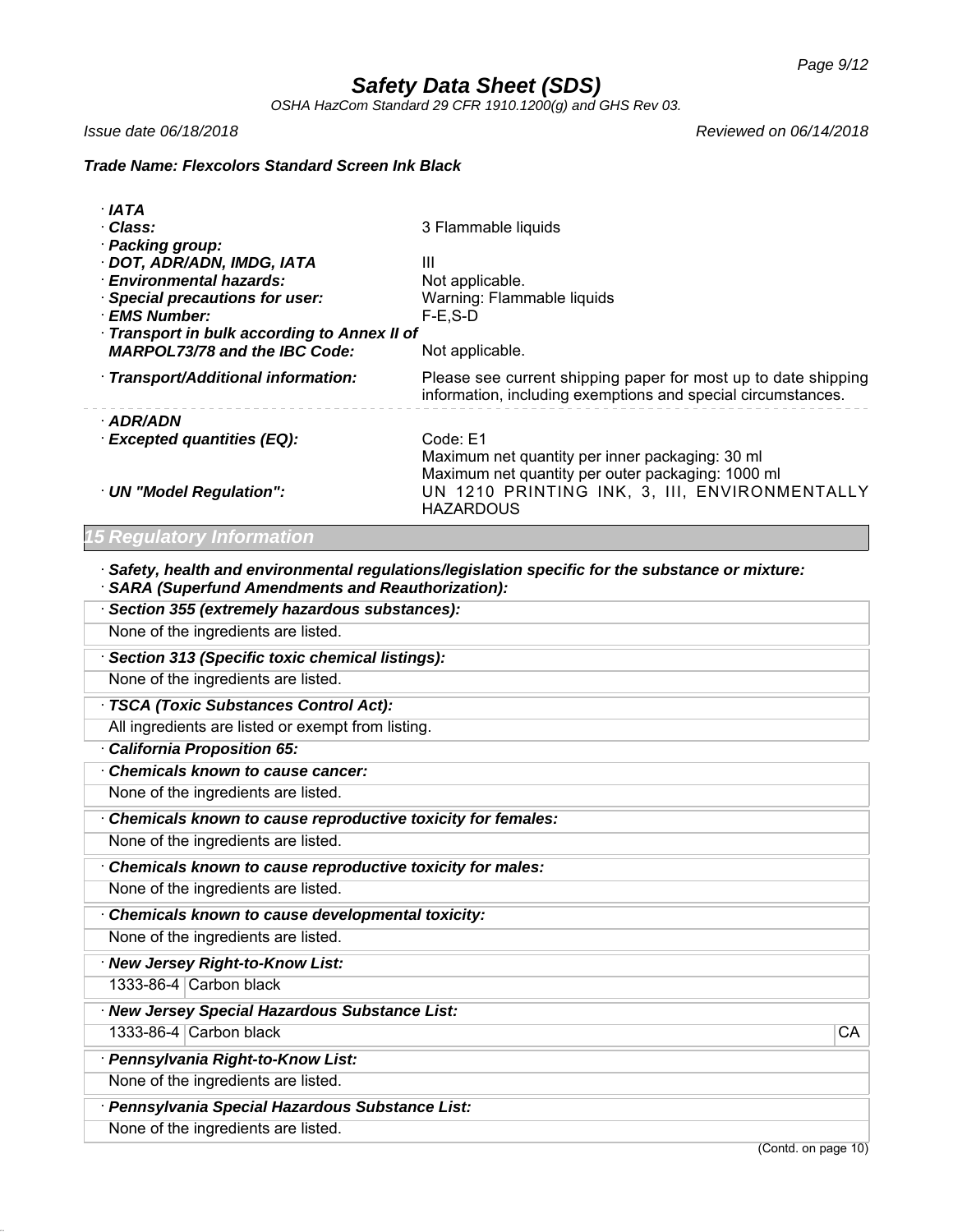*OSHA HazCom Standard 29 CFR 1910.1200(g) and GHS Rev 03.*

*Issue date 06/18/2018 Reviewed on 06/14/2018*

### *Trade Name: Flexcolors Standard Screen Ink Black*

#### · *Carcinogenic categories:*

· *EPA (Environmental Protection Agency):*

None of the ingredients are listed.

· *TLV (Threshold Limit Value established by ACGIH):*

1333-86-4 Carbon black A4

· *NIOSH-Ca (National Institute for Occupational Safety and Health):*

1333-86-4 Carbon black

### · *GHS label elements*

The product is classified and labeled according to the Globally Harmonized System (GHS).

· *Hazard pictograms:*



· *Signal word:* Danger

#### · *Hazard-determining components of labeling:*

Distillates (petroleum), hydrotreated light

### · *Hazard statements:*

H226 Flammable liquid and vapor.

- H332 Harmful if inhaled.
- H315 Causes skin irritation.

H319 Causes serious eye irritation.

H336 May cause drowsiness or dizziness.

H304 May be fatal if swallowed and enters airways.

# · *Precautionary statements:*

| <u>recautionary statements.</u> |                                                                                                             |
|---------------------------------|-------------------------------------------------------------------------------------------------------------|
| P <sub>210</sub>                | Keep away from heat/sparks/open flames/hot surfaces. - No smoking.                                          |
| P240                            | Ground/bond container and receiving equipment.                                                              |
| P241                            | Use explosion-proof electrical/ventilating/lighting/equipment.                                              |
| P242                            | Use only non-sparking tools.                                                                                |
| P243                            | Take precautionary measures against static discharge.                                                       |
| P261                            | Avoid breathing dust/fume/gas/mist/vapors/spray.                                                            |
| P264                            | Wash thoroughly after handling.                                                                             |
| P271                            | Use only outdoors or in a well-ventilated area.                                                             |
| P280                            | Wear protective gloves/protective clothing/eye protection/face protection.                                  |
| P301+P310                       | If swallowed: Immediately call a poison center/doctor.                                                      |
| P321                            | Specific treatment (see supplementary first aid instructions on this Safety Data Sheet).                    |
| P331                            | Do NOT induce vomiting.                                                                                     |
| P302+P352                       | If on skin: Wash with plenty of water.                                                                      |
|                                 | P303+P361+P353 If on skin (or hair): Take off immediately all contaminated clothing. Rinse skin with water/ |
|                                 | shower.                                                                                                     |
| P304+P340                       | IF INHALED: Remove person to fresh air and keep comfortable for breathing.                                  |
|                                 | P305+P351+P338 If in eyes: Rinse cautiously with water for several minutes. Remove contact lenses, if       |
|                                 | present and easy to do. Continue rinsing.                                                                   |
| P312                            | Call a poison center/doctor if you feel unwell.                                                             |
| P362+P364                       | Take off contaminated clothing and wash it before reuse.                                                    |
| P332+P313                       | If skin irritation occurs: Get medical advice/attention.                                                    |
| P337+P313                       | If eye irritation persists: Get medical advice/attention.                                                   |

P370+P378 In case of fire: Use for extinction: CO2, powder or water spray.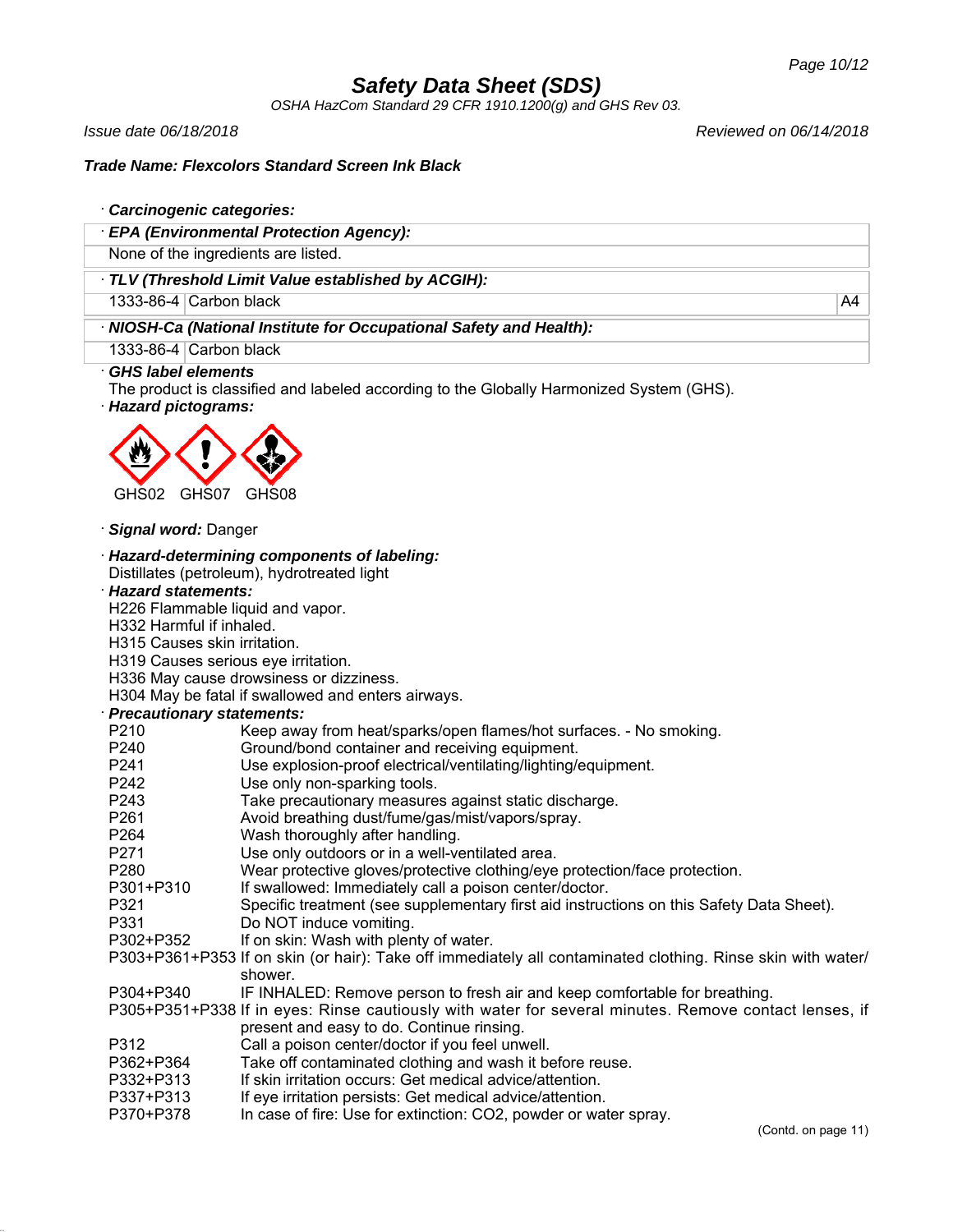*OSHA HazCom Standard 29 CFR 1910.1200(g) and GHS Rev 03.*

*Issue date 06/18/2018 Reviewed on 06/14/2018*

### *Trade Name: Flexcolors Standard Screen Ink Black*

| P403+P233        | Store in a well-ventilated place. Keep container tightly closed.                                       |
|------------------|--------------------------------------------------------------------------------------------------------|
| P403+P235        | Store in a well-ventilated place. Keep cool.                                                           |
| P405             | Store locked up.                                                                                       |
| P <sub>501</sub> | Dispose of contents/container in accordance with local/regional/national/international<br>regulations. |

#### · *National regulations:*

None of the ingredients are listed.

· *Chemical safety assessment:* A Chemical Safety Assessment has not been carried out.

#### *16 Other Information*

The information and recommendations in this safety data sheet are, to the best of our knowledge, accurate as of the date of issue. Nothing herein shall be deemed to create warranty, expressed or implied, and shall not establish a legally valid contractual relationship. It is the responsibility of the user to determine applicability of this information and the suitability of the material or product for any particular purpose. TESTS PASSED:

EU:

EN71-3:2013+A2:2017:, migration of certain elements

Annex XVII 51 & 52: Phthalates content of REACH (EC)No.1907/2006 and Commission Regulation(EC) No.552/2009 & (EU) 2015/326

Annex XVII 23: Total Cadmium content- Annex XVII Item 23 of REACH Regulation (EC)No.1907/2006 and Commission Regulation (EC)No.552/2009 & (EU) No. 494/2011 & (EU) No.835/2012 & (EU) 2016/217 Polycyclic Aromatic Hydrocarbons (PAHs)- AfPS GS 2014: 01PAK, Category 1

US:

CPSIA Total Lead CPSIA Phthalates ASTM F963 -11: Soluble Heavy Metals California Proposition 65- Lead, BBP, DBP, DEHP, DnHP, DINP, DIDP

Canada:

Toy Regulations in Surface Coating (SOR/2011-17, SOR/2016-195 and SOR/2016-302) Leachable Metals in Surface Coatings (SOR/2016-193) under Canada Consumer Product Safety Act Total Lead in accessible parts (SOR/2010-273 and SOR/2016-171) Phthalates Regulations (SOR/2016-188)

Australia/ New Zealand: AS/NZS ISO 8124-3:2012+A1:2016 migration of certain elements Phthalates Regulation

China: GB6675.4-2014, migration of certain elements

· *Date of preparation / last revision:* 06/18/2018 / 2

· *Abbreviations and acronyms:*

ADR: The European Agreement concerning the International Carriage of Dangerous Goods by Road ADN: The European Agreement concerning the International Carriage of Dangerous Goods by Inland Waterways IMDG: International Maritime Code for Dangerous Goods DOT: US Department of Transportation IATA: International Air Transport Association ACGIH: American Conference of Governmental Industrial Hygienists EINECS: European Inventory of Existing Commercial Chemical Substances ELINCS: European List of Notified Chemical Substances CAS: Chemical Abstracts Service (division of the American Chemical Society) NFPA: National Fire Protection Association (USA)